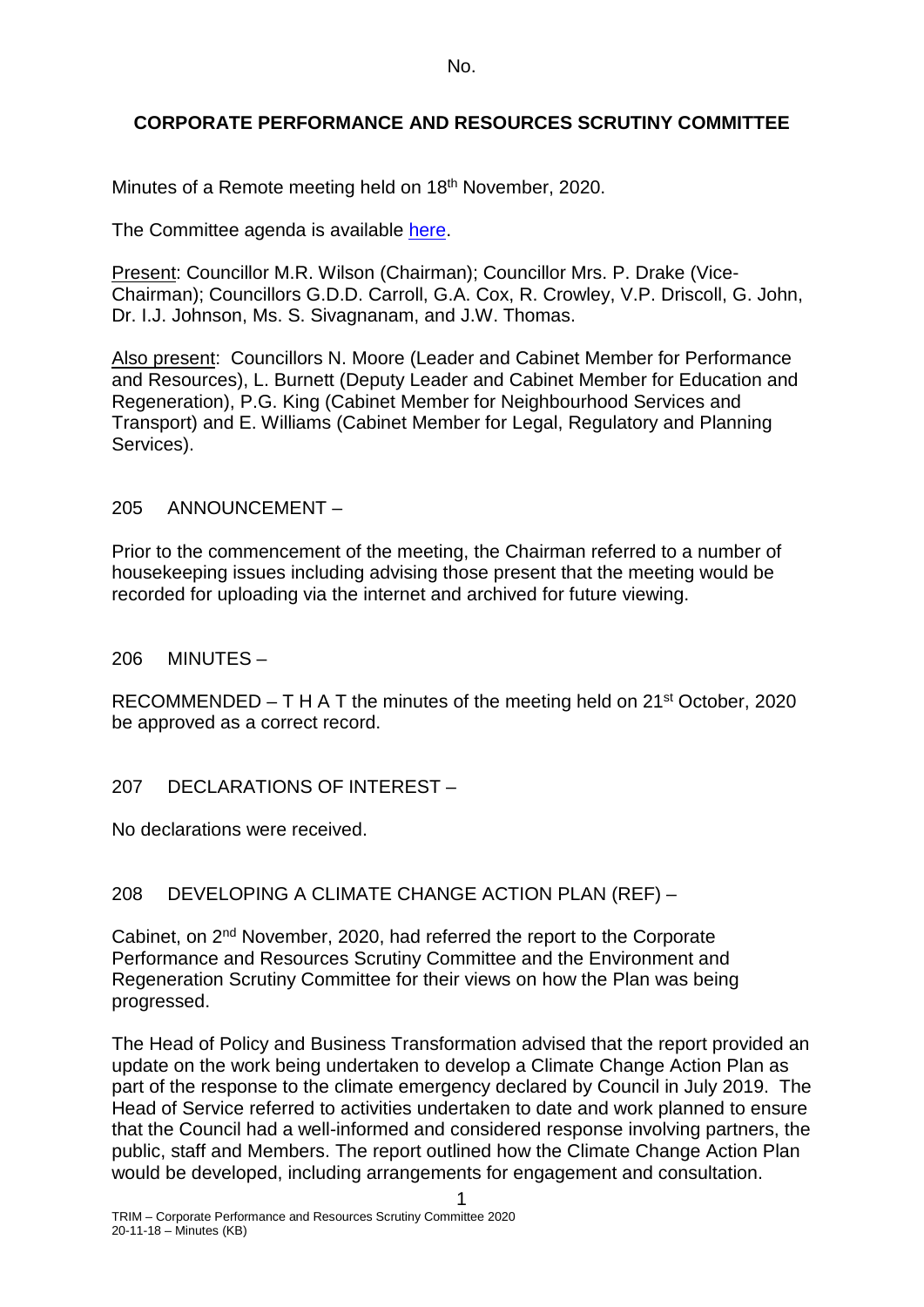Committee were informed that progress had been made against a range of actions as detailed in the Annual Delivery Plan and the activities built on work already being taken forward by the Council to mitigate the effects of climate change and adapt to its impact.

Paragraph 2.6 in the report referred to examples of activities as follows:

- Improvements to street lighting;
- Work undertaken as part of the 21<sup>st</sup> Century Schools Programme;
- Promotion of Active Travel:
- The roll out of recycling arrangements;
- Improvements to the housing stock:
- Tree and wildflower planting to improve our green infrastructure;
- Supplementary Planning Policies.

To ensure that the Council had a robust Action Plan for tackling climate change it was important that the community and other stakeholders were involved in shaping the Plan and its implementation. Due to the restrictions in place around social distancing and the significant changes in how the Council worked, there needed to be a rethink to its approach.

It was proposed that despite the uncertainty over the coming months that work continue to engage and consult on the subject of climate change. The main components of this would be as follows, but this would need to be flexible. A key message the Council wanted to give staff and other stakeholders was that no idea was "too small" and no suggestion was "too ambitious" for consideration.

As part of the conversation the Council would also capture information and views gained through more specific projects, for example future consultation on the development of the Green Infrastructure Plan.

The Council's Communications Team would also develop a programme of activity over the next 12 months to enable the public and community groups to continue to inform the work on climate change and shape the Council's response. An outline timetable was contained within the report at paragraph 2.36. A Member commented that resourcing the Plan would be significant and that in their view the existing climate change reserve would not be sufficient if major infrastructure work was required. The Head of Service indicated that this reserve did not reflect the total amount of resources that would be available to progress this agenda.

Another Councillor in referring to future development plans queried the "buy in" on a regional basis and the work of transport committees and what are the plans for businesses in the community. Reference was made to one of the initiatives being the use of the electric bikes scheme, with a suggestion that this be extended similarly to the scheme at Llantwit Major and also be provided throughout the Vale.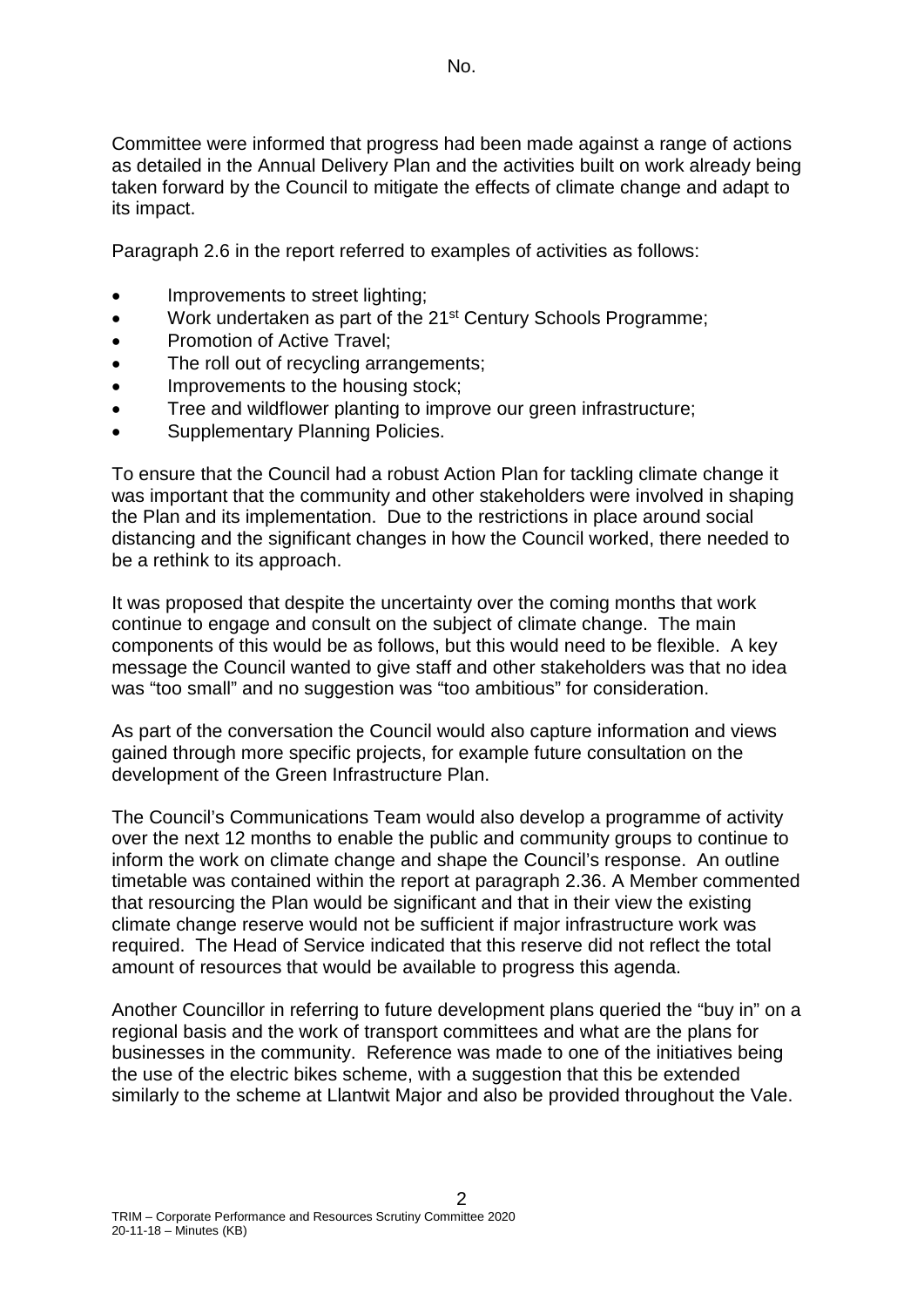Councillor King, Cabinet Member for Neighbourhood Services and Transport, advised that the scheme was on a trial basis with the Head of Service confirming that a further report would be brought to the Committee for consideration in due course.

The Head of Service further advised that the main purpose of the Plan was to bring the various strands of activity together, to assist with the Reshaping Programme and to balance competing agendas. It also provided that the Council ensured how it measured impact, how priorities were considered and alignment with the Pubic Services Board and the need for strong community leadership.

The Deputy Leader with permission to speak, stated that when the Climate Emergency was declared the Council had talked about working with partners and other Local Authorities within the City Region who had declared climate emergencies and it was important that residents who wished to participate also had the opportunity. It was also important to recognise, she stated, that although some projects may appear small their impact may indeed be great referring to an example in some schools of the growing of fruit trees which could she stated lead to having a greater impact than that that had originally been planned or thought of.

Having regard to the use of electronic bikes the Cabinet Member for Neighbourhood Services and Transport drew attention to the limited capacity in Wales for charging points with the Chairman suggesting the importance for the Council to contact and hold discussions with the National Grid.

Aware that the report was also being referred to the Environment and Regeneration Scrutiny Committee, it was

RECOMMENDED – T H A T the comments of the Corporate Performance and Resources Scrutiny Committee be referred to Cabinet for consideration and that the details of the report be noted.

## Reason for recommendation

Having regard to the contents of the report, discussions and the meeting and to advise Cabinet of the Scrutiny Committee's comments.

# 209 Q2 SICKNESS ABSENCE REPORT 2020/2021 (REF) –

Cabinet, at its meeting on 16<sup>th</sup> November, 2020, had referred the report to the Scrutiny Committee for consideration in order to enable the Scrutiny Committee to maintain a continued focus on the management of sickness absence throughout all services of the Council and to make recommendations to Cabinet as appropriate.

The Operational Manager for Employee Services drew attention to the report which set out the sickness absence figures for the six month period 1<sup>st</sup> April to 30<sup>th</sup> September, 2020 as part of the agreed performance management arrangements. It was noted that there had been a significant decrease in absence levels during the first half of 2020/21 compared with the same period for the previous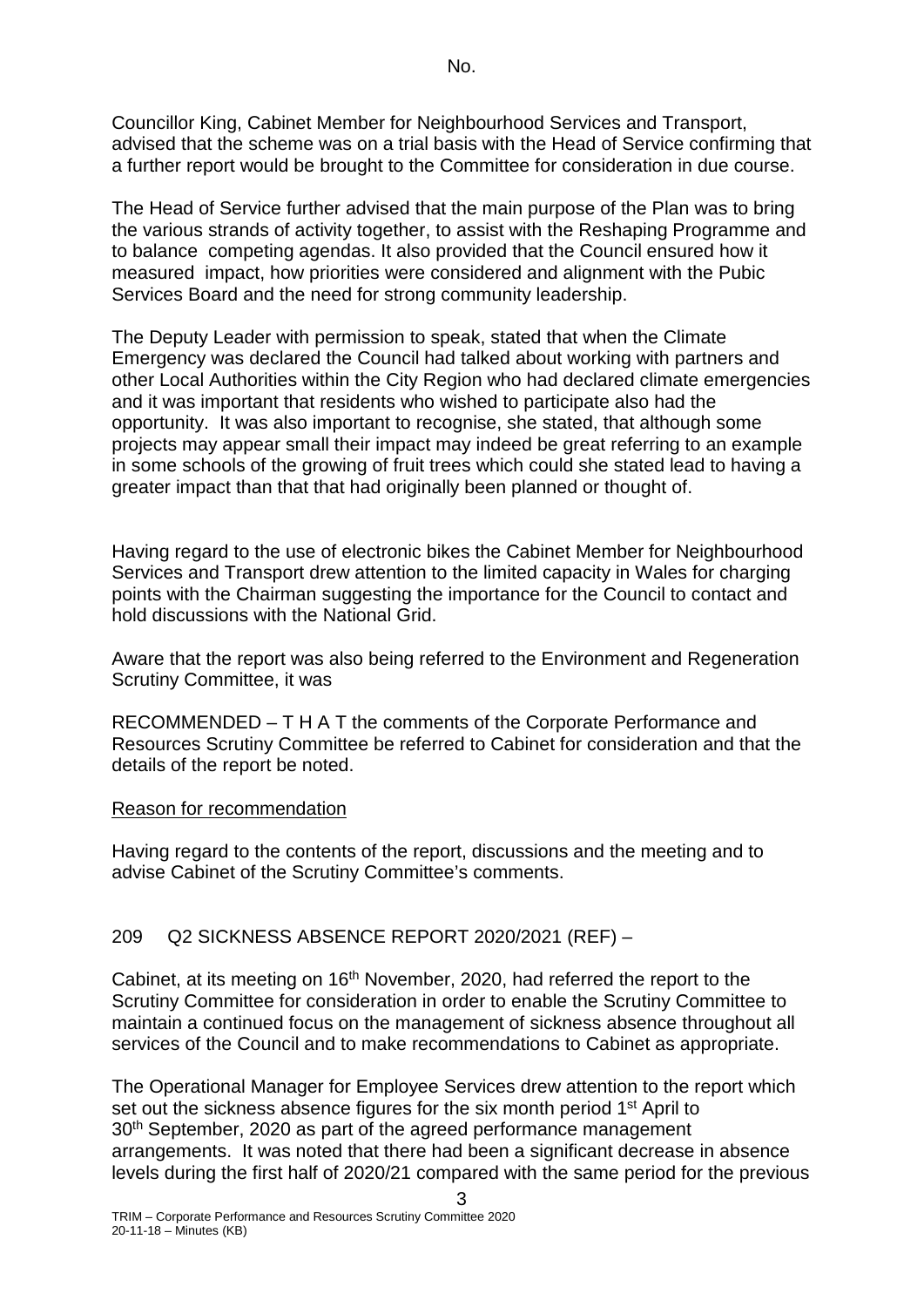financial year. The absence rates were set out in paragraph 4. 1 of the report and showed a decrease from 4.47 days lost per FTE (April to September 2019) to 3.40 days lost per FTE (April to September 2020). The target for Quarter 2 (April to September 2020) was set as 4.15 days lost per FTE.

An analysis of the figures in each Directorate was set out in paragraph 4.4 of the report and an analysis for the reasons for absence was set out in paragraphs 4.10 to 4.19.

Although it was noted that the absence figures had decreased, the decrease was largely due to the ongoing global pandemic and it was important to note that the Council and other organisations had not dealt with a situation like this before and therefore there was little comparative data based on previous years' results.

The Operational Manager advised that it was important that managers worked with their staff to address issues and drew attention to the work of the HR team who were working seven days a week, 8am to 8pm, processing work for schools and care homes to ensure testing was arranged as soon as possible. Although it was very resource intensive, he stated that it was working well for the Authority.

In referring to stress non-work related and stress work related, it was noted that stress was now in the top three reasons for absence, with other musculoskeletal reasons being second on the list. It was noted that recording stress as two separate reasons provided the Council with more specific data and would assist with understanding the reasons for the absence as well as looking at ways to assist the health and welfare of employees.

The Operational Manager referred to initiatives for support for staff i.e. the number of classes, for example yoga, which were being provided to support staff as well as the financial wellbeing avenue with it being developed to assist staff during the Covid pandemic. Frontline workers had also seen an increase of a 10% uplift in their wages for those working specifically within Environment and Social Services frontline work.

The Head of Service although advising that the Council welcomed the figures, there was also the need to ensure that caveats were recognised. Due to the fact that a number of surgical operations had been put on hold by the NHS, it was recognised that these would be increased over the coming months and would have an impact on the figures.

With regard to employees working flexibly, it was noted that the Council was aware of many employees who may have "a common cold" who were now working through those whilst working from home. However, the Council was extremely clear with its message regarding wellbeing and was continuing to advise employees of the activities that were available for them to ensure that their wellbeing was of paramount importance.

Following a question from a Member as to whether there was any evidence that the "normal" diseases circulating had reduced, the Head of Service stated that there had been less reports of the normal common cold virus due to the fact that people were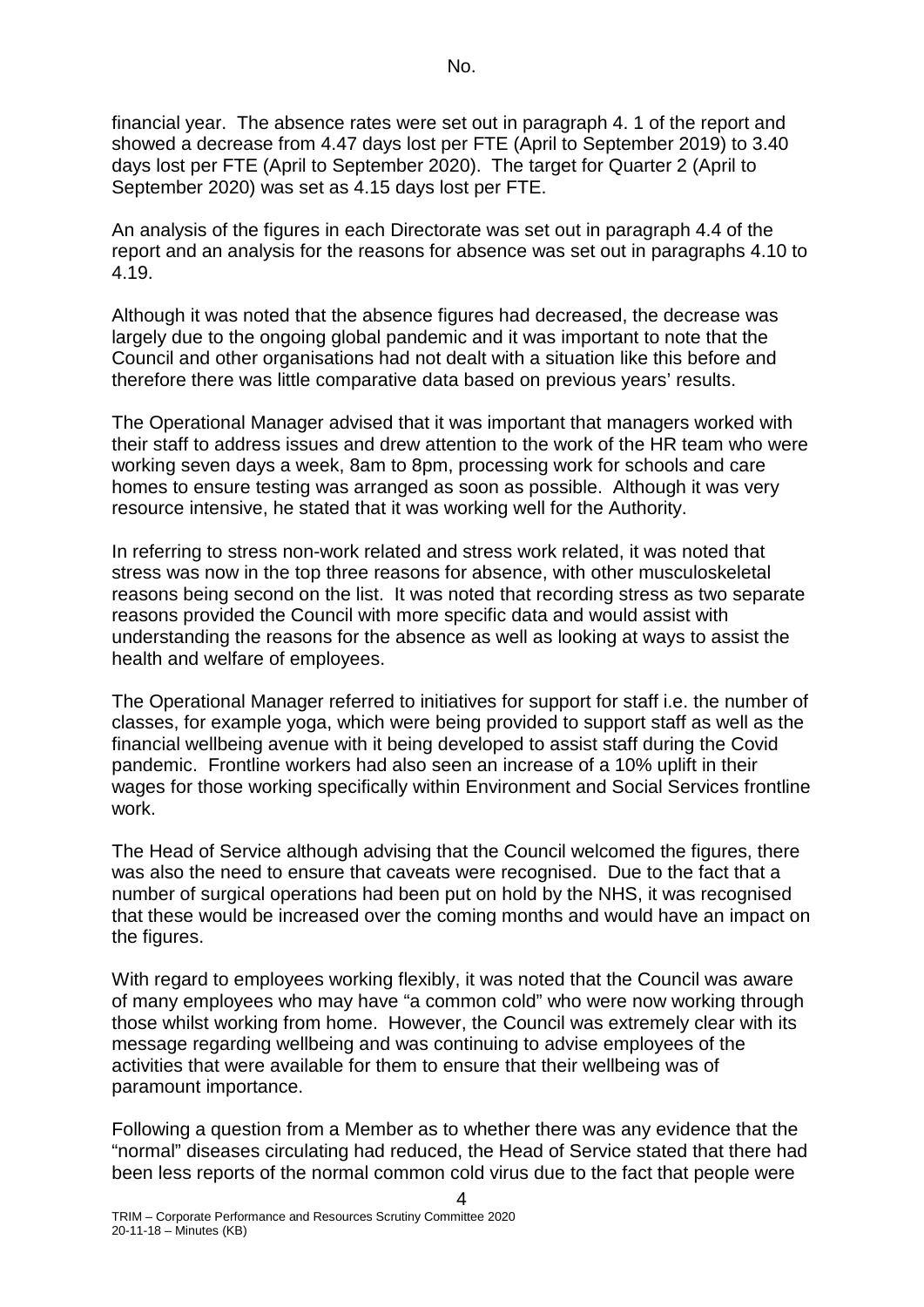not mixing, although again it was acknowledged that as they would start to mix more this could change rapidly. However, again although It was noted that some research was currently being undertaken, it was as a direct result of the fact that people were working from home and were isolating at home, as long as they felt reasonably well enough to do so they continued to work and this was having an impact on the figures.

The Deputy Leader commented that she was aware of levels of anxiety for staff and members of the public who may be anxious about the Coronavirus because they may not know they had it and therefore could possibly pass it on to someone un knowingly. However, she also took the opportunity to request that her thanks to the staff for their work and dedication throughout the pandemic be recorded.

Another Member of the Committee also took the opportunity to acknowledge the work that had been put in place which in their view was excellent and that they had been really encouraged by all that had been done.

The Head of Service further commented that the Council had also repurposed staff to assist where necessary and was doing its utmost to ensure staff wellbeing was at the forefront and upskilling staff where necessary. The Chairman suggested that other activities could also be undertaken, for example Pilates, and that staff equipment i.e. chairs and tables could be more ergonomically designed in the future.

The Head of Service advised that the Council was encouraging everyone to undertake an ergonomic assessment and that the Council would provide the appropriate equipment, if required.

Having considered the report, it was subsequently

## RECOMMENDED –

(1) T H A T the information provided at the meeting and the details within the report be noted.

(2) T H A T a further report be presented to the Scrutiny Committee in the next quarter in order that comparisons could be considered quarter by quarter.

## Reasons for recommendations

(1) Having regard to the contents contained therein.

(2) To ensure that more detailed comparison studies could be made when the data was available.

210 AUDIT WALES: RESHAPING SERVICES PROGRAMME REVIEW – VALE OF GLAMORGAN (MD) –

Mr. I. Phillips, (Audit Wales), presented the report advising that the Audit Wales Review had focused on the effectiveness of the Council's arrangements to deliver its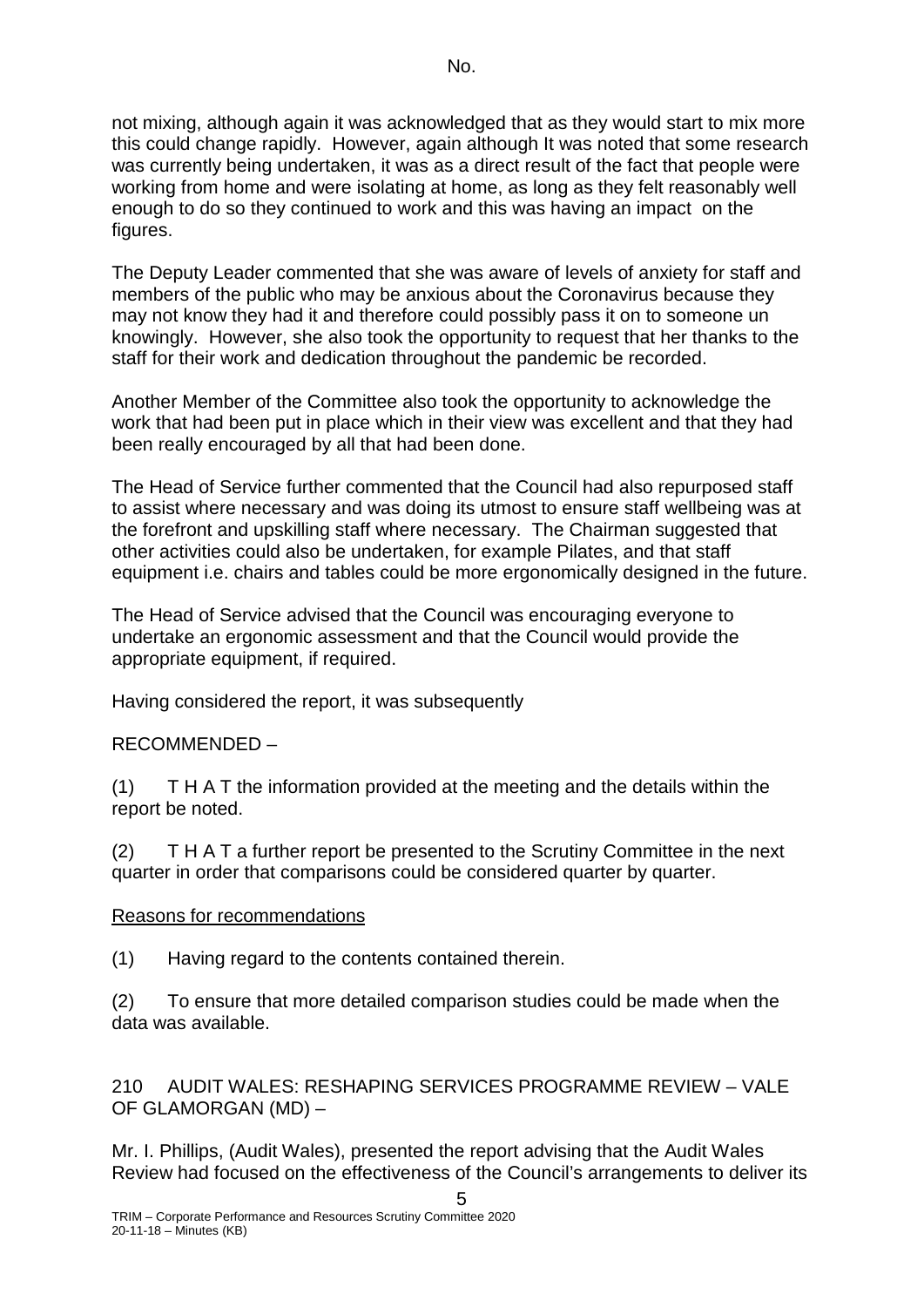Reshaping Services Programme which had commenced in 2019 and had been completed in 2020.

Overall he advised that the report findings were generally positive with the conclusion reached that the Council's Reshaping Services Programme was effectively managed and had helped deliver savings. However, there was now an opportunity to refocus the Programme and strengthen workforce planning to support its delivery. The Council had indeed made progress in meeting the objectives of its Reshaping Services Programme, however, there was more work to do to progress the third objective of the programme around partnership working.

The report advised that Council had effective arrangements in place to govern and manage the Programme but there was scope to now refine these to support the changing direction of the Programme.

The five Proposals for Improvement were noted as follows:

- P1: The Council should consider what more it could do to work with partner organisations in order to help deliver the partnership objective of the Reshaping Services Programme;
- P2: As the Council intended for the Reshaping Services Programme to move away from being primarily associated with savings, it should review the criteria used to determine which projects were included, and the measures used to monitor the progress of projects;
- P3: The Council should identify further training and support to help staff develop the skills necessary to respond to transformational change;
- P4: The Council should ensure that its forthcoming workforce plan supported the delivery of the Reshaping Services Programme and there was robust identification and consideration of workforce needs in project documentation;
- P5: If there was to be a focus on more genuinely transformational projects, the Council should ensure lessons were learned from earlier projects and put in place mechanisms to strengthen any identified areas of weakness.

The Head of Policy and Business Transformation in response advised that the Action Plan attached at Appendix B to the report set out officers suggestions in response to the proposals for improvements and that he was grateful for the work that Audit Wales had undertaken around the Third Sector as it would help scope some other future directional work for the Council. It was also noted that more details regarding the Third Sector would be shared with the Committee and Cabinet during the coming months.

A Councillor in referring to the report, stated that although there were some examples highlighted throughout the report, e.g. community libraries and the Catering Company, they did not consider that these evidenced as much success as he was expecting. In his view, the Neighbourhood Services' work was more substantial.

In response Mr. Phillips, stated that in terms of Third Sector work the audit had looked more at the arrangements that were in place, lessons that could be learnt